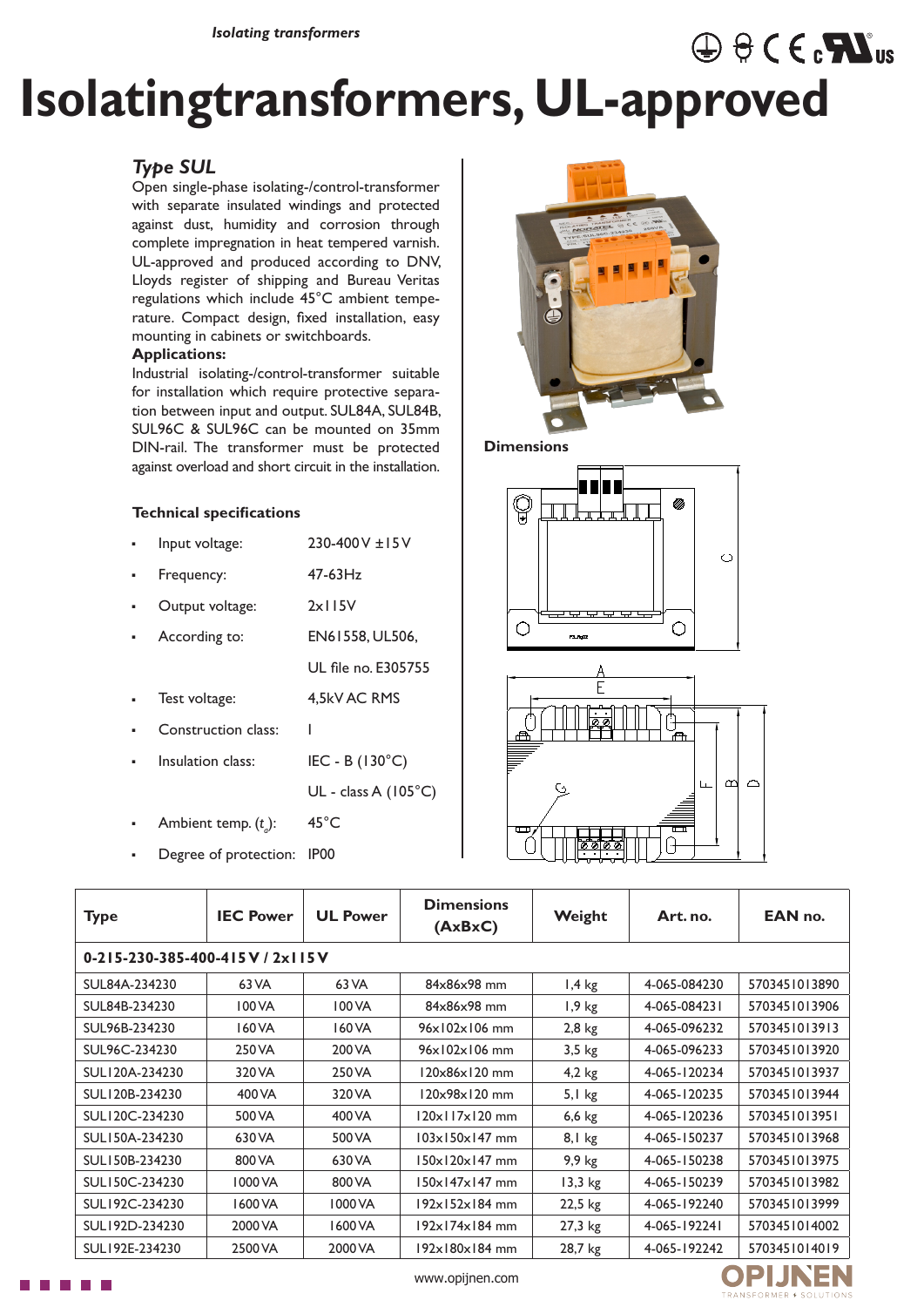# **Isolatingtransformers, UL-approved**

## *Type SUL*

Open single-phase isolating-/control-transformer with separate insulated windings and protected against dust, humidity and corrosion through complete impregnation in heat tempered varnish. UL-approved and produced according to DNV, Lloyds register of shipping and Bureau Veritas regulations which include 45°C ambient temperature. Compact design, fixed installation, easy mounting in cabinets or switchboards.

#### **Applications:**

Industrial isolating-/control-transformer suitable for installation which require protective separation between input and output. SUL84A, SUL84B, SUL96C & SUL96C can be mounted on 35mm DIN-rail. The transformer must be protected against overload and short circuit in the installation.

### **Technical specifications**

- Input voltage: 400-460 V ±20 V
- Frequency: 47-63Hz
- Output voltage: 2x115V
- According to: EN61558, UL506,
	- UL file no. E305755

I

- Test voltage: 4,5kV AC RMS
- Construction class:
- Insulation class: IEC - B (130°C)

UL - class A (105°C)

- Ambient temp. (*t a* ): 45°C
- **-** Degree of protection: IP00



 $\oplus$   $\ominus$  C  $\in$   $\mathbf{N}$ <sub>us</sub>

**Dimensions**





| <b>Type</b>                             | <b>IEC Power</b> | <b>UL Power</b> | <b>Dimensions</b><br>(AxBxC)   | Weight    | Art. no.     | EAN no.       |  |  |
|-----------------------------------------|------------------|-----------------|--------------------------------|-----------|--------------|---------------|--|--|
| 0-380-400-420-440-460-480 V / 2x I IS V |                  |                 |                                |           |              |               |  |  |
| SUL84A-460230                           | 63 VA            | 63 VA           | 84x86x98 mm                    | $1,4$ kg  | 8-065-084063 | 5703451014439 |  |  |
| SUL84B-460230                           | 100 VA           | 100 VA          | 84x86x98 mm                    | $1,9$ kg  | 8-065-084100 | 5703451014446 |  |  |
| SUL96B-460230                           | 160 VA           | 160 VA          | $96x102x106$ mm                | $2,8$ kg  | 8-065-096160 | 5703451014453 |  |  |
| SUL96C-460230                           | 250 VA           | 200 VA          | $96 \times 102 \times 106$ mm  | $3,5$ kg  | 8-065-096250 | 5703451014460 |  |  |
| SUL120A-460230                          | 320 VA           | 250 VA          | 120x86x120 mm                  | $4,2$ kg  | 8-065-120320 | 5703451014477 |  |  |
| SUL120B-460230                          | 400 VA           | 320 VA          | 120x98x120 mm                  | $5,1$ kg  | 8-065-120400 | 5703451014484 |  |  |
| SUL120C-460230                          | 500 VA           | 400 VA          | $120 \times 117 \times 120$ mm | $6,6$ kg  | 8-065-120500 | 5703451014491 |  |  |
| SUL150A-460230                          | 630 VA           | 500 VA          | $103\times150\times147$ mm     | $8,1$ kg  | 8-065-150630 | 5703451014507 |  |  |
| SUL150B-460230                          | 800 VA           | 630 VA          | $150 \times 120 \times 147$ mm | 9,9 kg    | 8-065-150800 | 5703451014514 |  |  |
| SUL150C-460230                          | 1000 VA          | 800 VA          | $150\times147\times147$ mm     | $13,3$ kg | 8-065-150000 | 5703451014521 |  |  |
| SUL192C-460230                          | 1600 VA          | 1000 VA         | 192x152x184 mm                 | 22,5 kg   | 8-065-192160 | 5703451014927 |  |  |
| SUL192D-460230                          | 2000 VA          | 1600 VA         | 192x174x184 mm                 | 27,3 kg   | 8-065-192200 | 5703451014934 |  |  |
| SUL192E-460230                          | 2500 VA          | 2000 VA         | 192x180x184 mm                 | 28,7 kg   | 8-065-192250 | 5703451014941 |  |  |



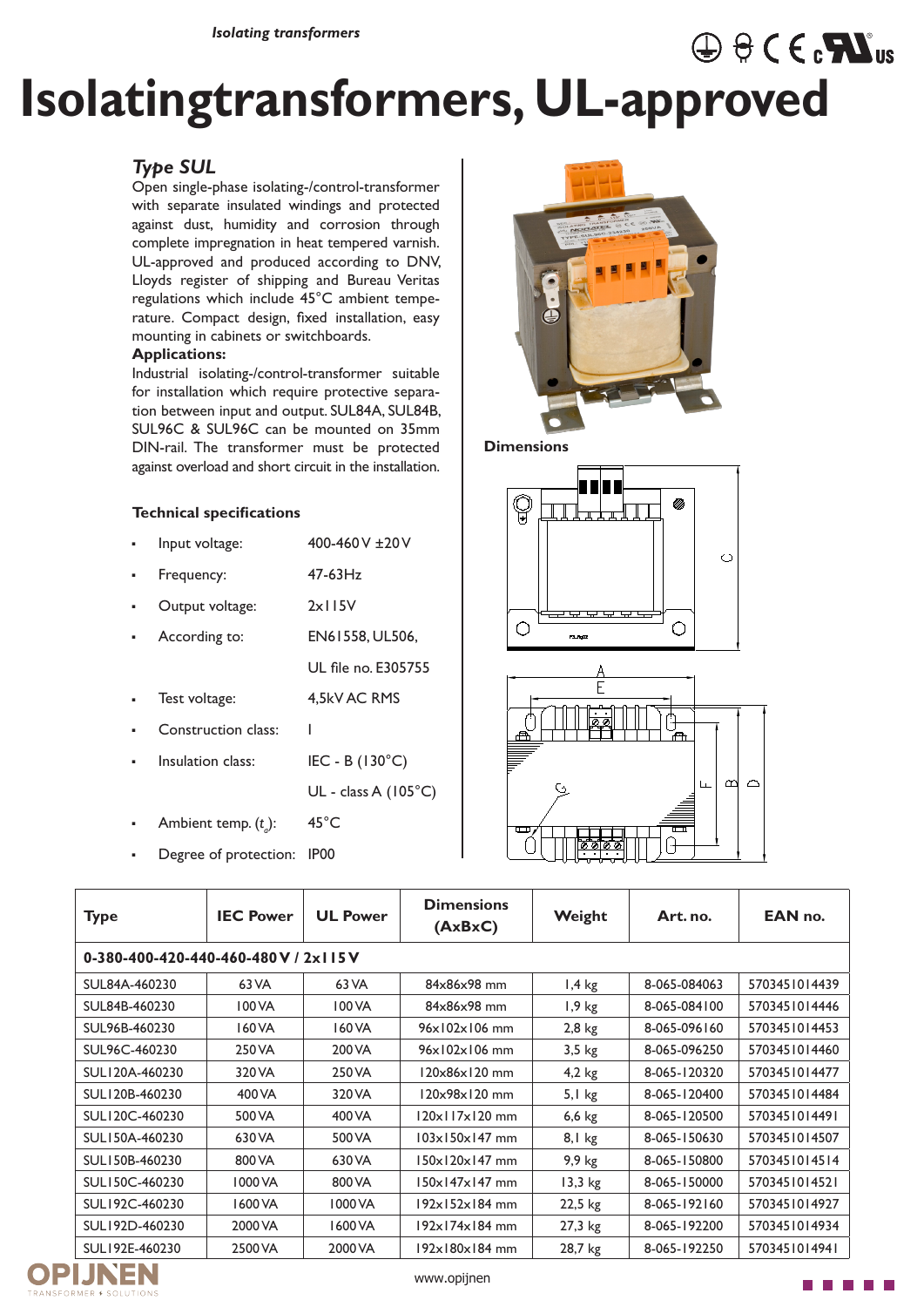# **Isolatingtransformers, UL-approved**

## *Type SUL*

Open single-phase isolating-/control-transformer with separate insulated windings and protected against dust, humidity and corrosion through complete impregnation in heat tempered varnish. UL-approved and produced according to DNV, Lloyds register of shipping and Bureau Veritas regulations which include 45°C ambient temperature. Compact design, fixed installation, easy mounting in cabinets or switchboards.

#### **Applications:**

Industrial isolating-/control-transformer suitable for installation which require protective separation between input and output. SUL84A, SUL84B, SUL96C & SUL96C can be mounted on 35mm DIN-rail. The transformer must be protected against overload and short circuit in the installation.

### **Technical specifications**

- Input voltage: 500-575 V ±25 V
- Frequency: 47-63Hz
- Output voltage: 2x115V
- According to: EN61558, UL506,
- Test voltage: 4,5kV AC RMS
- Construction class: I (kræver jording)
	- Insulation class: IEC - B (130°C)

UL - class A (105°C)

UL file no. E305755

- Ambient temp. (*t a* ): 45°C
- **-** Degree of protection: IP00



 $\oplus$   $\ominus$  C  $\in$   $\mathbf{M}$ <sub>us</sub>

#### **Dimensions**





| <b>Type</b>                                | <b>IEC Power</b> | <b>UL Power</b> | <b>Dimensions</b><br>(AxBxC)   | Weight   | Art. no.     | EAN no.       |
|--------------------------------------------|------------------|-----------------|--------------------------------|----------|--------------|---------------|
| $0-475-500-525-550-575-600$ V / 2x I I 5 V |                  |                 |                                |          |              |               |
| SUL84A-500230                              | 63 VA            | 63 VA           | 84x86x98 mm                    | $1,4$ kg | 8-065-084230 | 5703451014828 |
| SUL84B-500230                              | 100 VA           | 100 VA          | 84x86x98 mm                    | $1,9$ kg | 8-065-084231 | 5703451014835 |
| SUL96B-500230                              | 160 VA           | 160 VA          | $96 \times 102 \times 106$ mm  | $2,8$ kg | 8-065-096232 | 5703451014842 |
| SUL96C-500230                              | 250 VA           | 200 VA          | $96 \times 102 \times 106$ mm  | $3,5$ kg | 8-065-096233 | 5703451014859 |
| SUL120A-500230                             | 320 VA           | 250 VA          | 120x86x120 mm                  | $4,2$ kg | 8-065-120234 | 5703451014866 |
| SUL120B-500230                             | 400 VA           | 320 VA          | 120x98x120 mm                  | $5,1$ kg | 8-065-120235 | 5703451014873 |
| SUL120C-500230                             | 500 VA           | 400 VA          | $120 \times 117 \times 120$ mm | $6,6$ kg | 8-065-120236 | 5703451014880 |
| SUL150A-500230                             | 630 VA           | 500 VA          | $103 \times 150 \times 147$ mm | $8,1$ kg | 8-065-150237 | 5703451014897 |
| SUL150B-500230                             | 800 VA           | 630 VA          | $150 \times 120 \times 147$ mm | $9,9$ kg | 8-065-150238 | 5703451014903 |
| SUL150C-500230                             | 1000 VA          | 800 VA          | 150x147x147 mm                 | 13,3 kg  | 8-065-150239 | 5703451014910 |





### **Standard types**